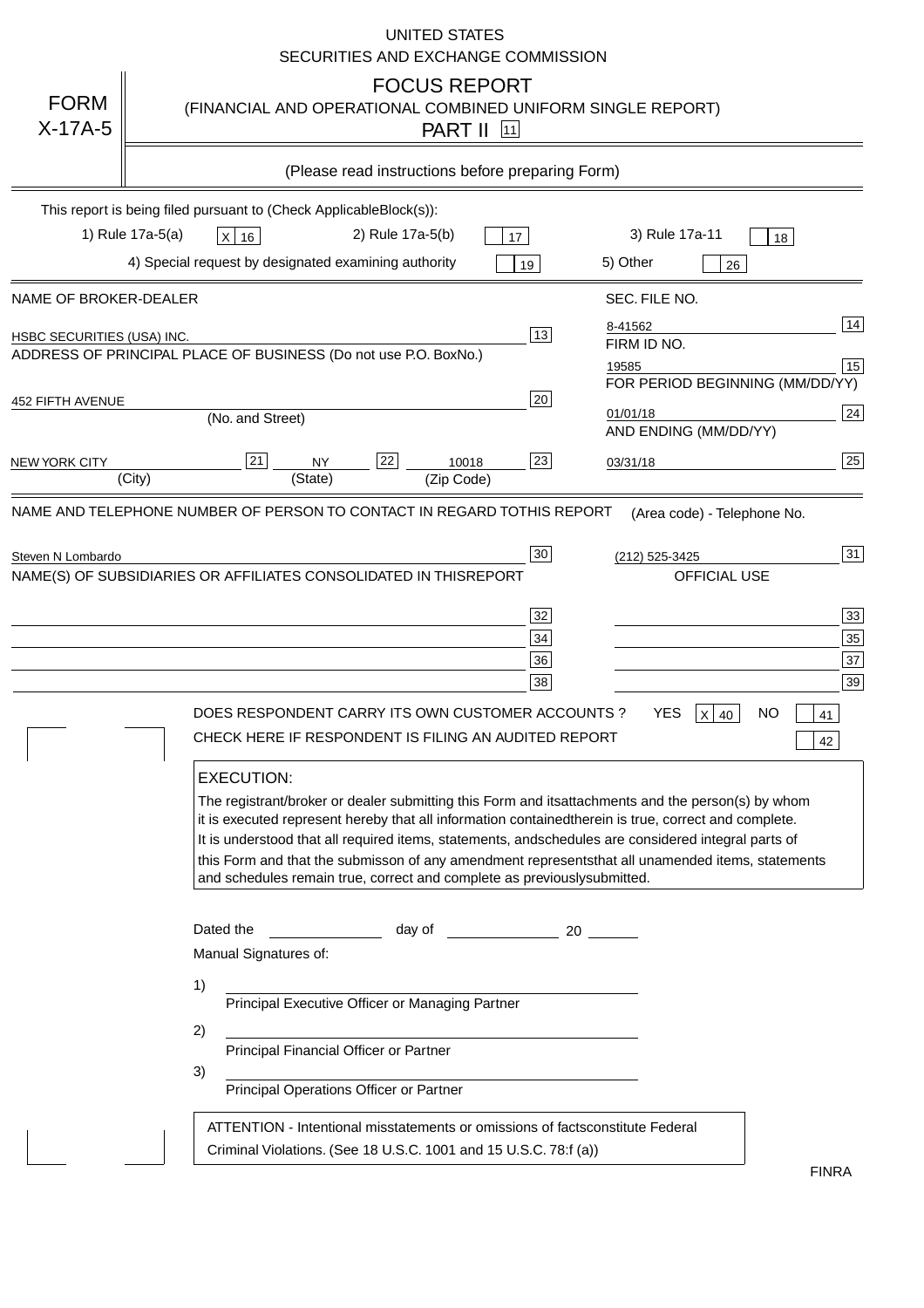#### BROKER OR DEALER

HSBC SECURITIES (USA) INC.

03/31/18

as of

## STATEMENT OF SEGREGATION REQUIREMENTS AND FUNDS IN SEGREGATION FOR CUSTOMERS TRADING ON U.S. COMMODITY EXCHANGES

| SEGREGATION REQUIREMENTS (Section 4d(2) of the CEAct)                                          |                             |  |
|------------------------------------------------------------------------------------------------|-----------------------------|--|
| 1. Net ledger balance                                                                          |                             |  |
| A. Cash                                                                                        | \$<br>212,526,025 7010      |  |
| B. Securities (at market)                                                                      | 1,250,684,571<br>7020       |  |
| 2. Net unrealized profit (loss) in open futures contracts<br>traded on a contract market       | 123,562,697 7030            |  |
| 3. Exchange traded options                                                                     |                             |  |
| A. Add market value of open option contracts purchased on a<br>contract market                 | 207,761,188 7032            |  |
| B. Deduct market value of open option contracts granted (sold)<br>on a contract market         | 28,790,210) 7033            |  |
| 4. Net equity (deficit) (add lines 1, 2, and 3)                                                | 1,765,744,271 7040          |  |
| 5. Accounts liquidating to a deficit and accounts with debit<br>balances                       |                             |  |
| - gross amount<br>6,500,105                                                                    | 7045                        |  |
|                                                                                                |                             |  |
| Less: amount offset by customer owned securities                                               | $6,500,105$ ) 7047<br>7050  |  |
| 6. Amount required to be segregated (add lines 4 and 5)                                        | \$<br>7060<br>1,765,744,271 |  |
| FUNDS IN SEGREGATED ACCOUNTS                                                                   |                             |  |
| 7. Deposited in segregated funds bank accounts                                                 |                             |  |
| A. Cash                                                                                        | 7070<br>38,977,471          |  |
| B. Securities representing investments of customers' funds<br>(at market)                      | 7080<br>$\Omega$            |  |
| C. Securities held for particular customers or option customers<br>in lieu of cash (at market) | 237,763,000 7090            |  |
| 8. Margins on deposit with derivatives clearing organizations<br>of contract markets           |                             |  |
| A. Cash                                                                                        | \$<br>7100<br>443,769,691   |  |
| B. Securities representing investments of customers' funds<br>(at market)                      | 7110<br>$\mathbf 0$         |  |
| C. Securities held for particular customers or option customers<br>in lieu of cash (at market) | 964,805,396 7120            |  |
| 9. Net settlement from (to) derivatives clearing organizations<br>of contract markets          | 7130<br>3,665,001           |  |
| 10. Exchange traded options                                                                    |                             |  |
| A. Value of open long option contracts                                                         | 207,761,188 7132            |  |
| B. Value of open short option contracts                                                        | 28,790,210 7133             |  |
| 11. Net equities with other FCMs                                                               |                             |  |
| A. Net liquidating equity                                                                      | 8,975,165 7140              |  |
| B. Securities representing investments of customers' funds<br>(at market)                      | 7160                        |  |
| C. Securities held for particular customers or option customers<br>in lieu of cash (at market) | 7170                        |  |
| 12. Segregated funds on hand (describe:                                                        | 7150<br>48,116,175          |  |
| 13. Total amount in segregation (add lines 7 through 12)                                       | 1,925,042,877 7180          |  |
| 14. Excess (deficiency) funds in segregation (subtract line 6 from line 13)                    | S<br>159,298,606 7190       |  |
| 15. Management Target Amount for Excess funds in segregation                                   | 147,000,000 7194<br>\$      |  |
| 16. Excess (deficiency) funds in segregation over (under) Management Target Amount Excess      | 12,298,606 7198<br>\$       |  |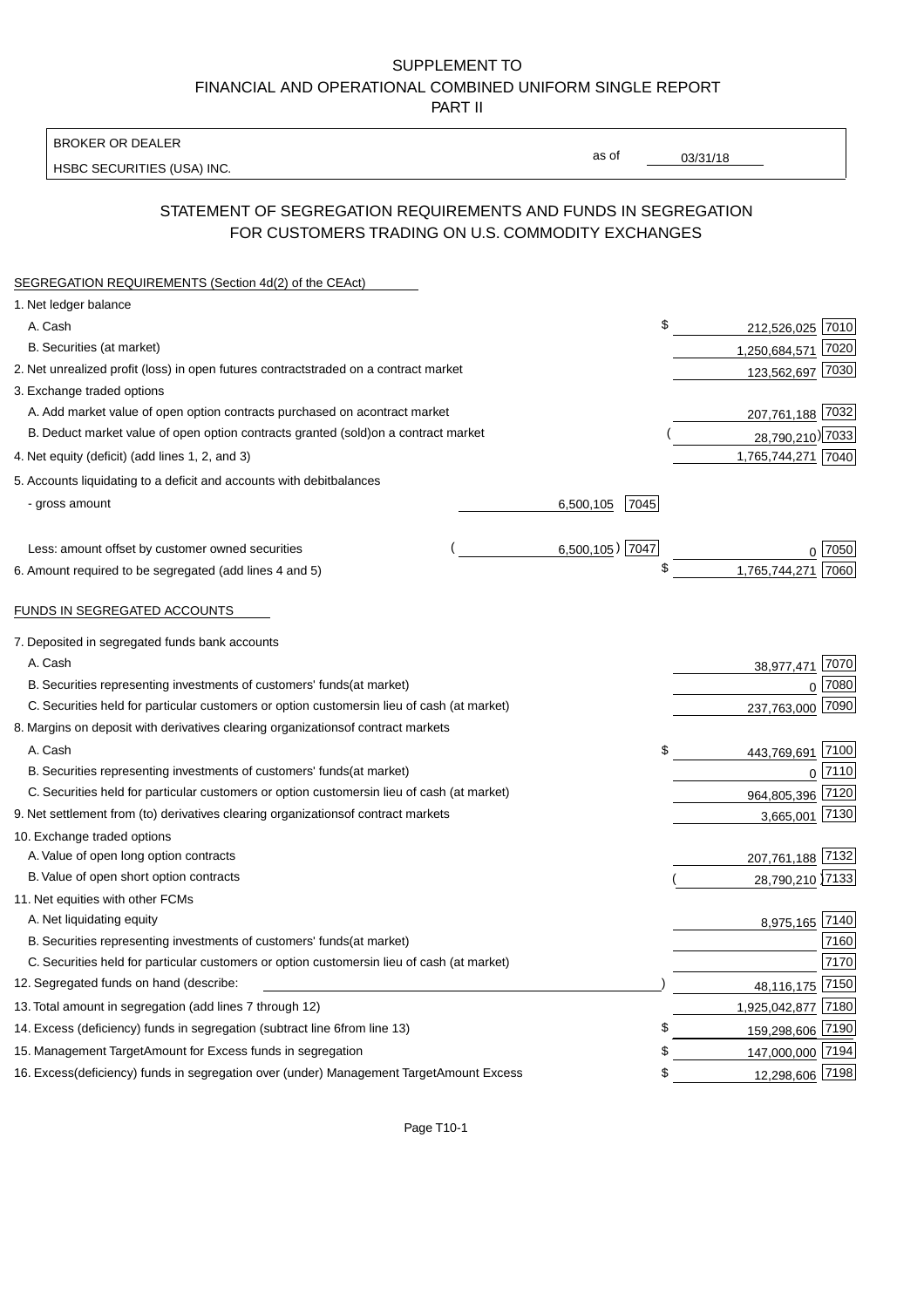PART II

| <b>BROKER OR DEALER</b>                                                                                  | as of |          |      |
|----------------------------------------------------------------------------------------------------------|-------|----------|------|
| HSBC SECURITIES (USA) INC.                                                                               |       | 03/31/18 |      |
| STATEMENT OF SEGREGATION REQUIREMENTS AND FUNDS IN SEGREGATION<br>FOR CUSTOMERS' DEALER OPTIONS ACCOUNTS |       |          |      |
| 1. Amount required to be segregated in accordance<br>with Commission regulation 32.6                     | \$.   |          | 7200 |
| 2. Funds in segregated accounts                                                                          |       |          |      |
| \$<br>A. Cash                                                                                            | 7210  |          |      |

B. Securities (at market) 7220

C. Total 7230

3. Excess (deficiency) funds in segregation

(subtract line 2.C from line 1)  $\sqrt{7240}$  $$\frac{1}{2}$$ 

Ĕ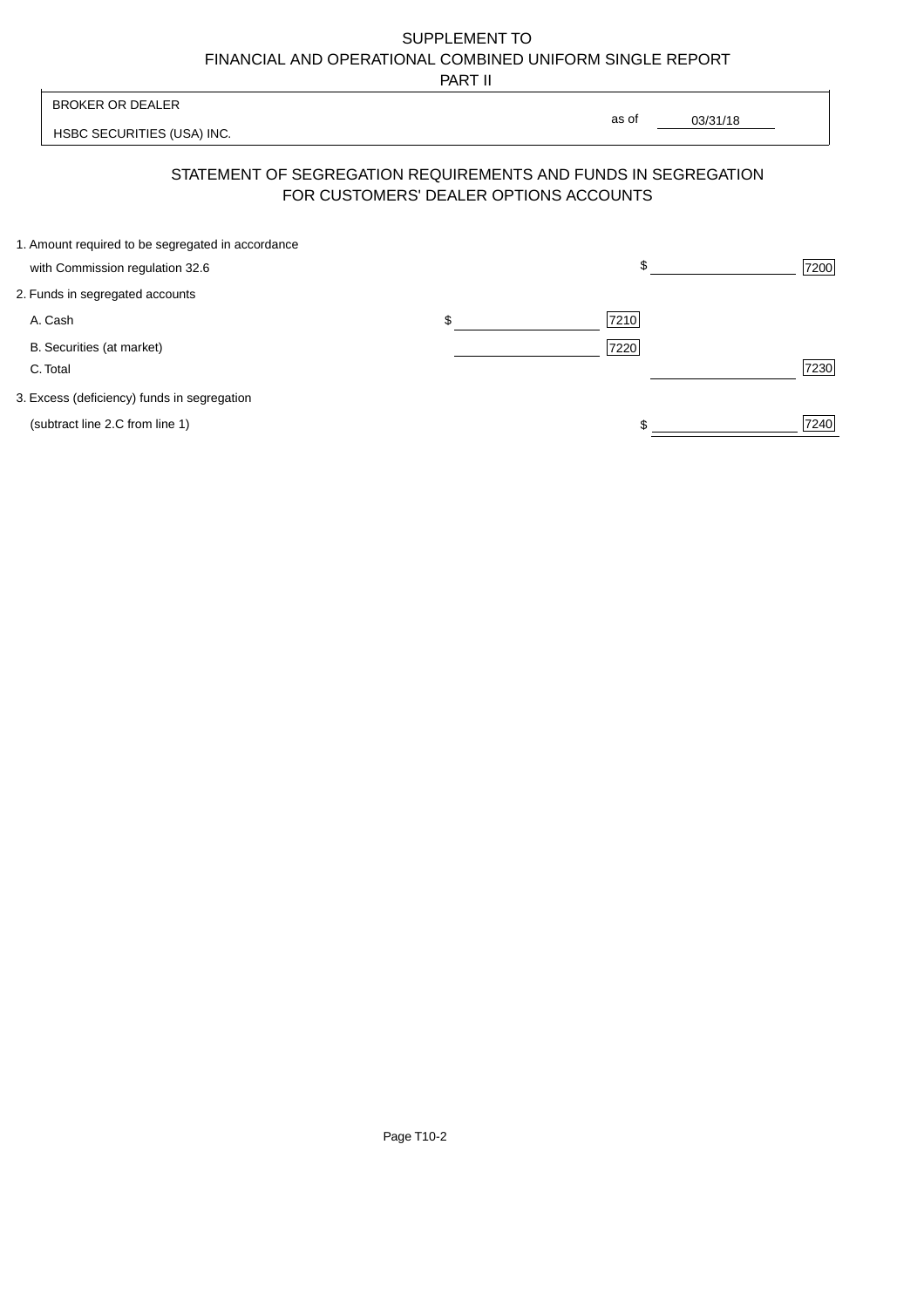PART II

HSBC SECURITIES (USA) INC. The state of the second second in the second second second second second second second second second second second second second second second second second second second second second second sec BROKER OR DEALER

as of

#### STATEMENT OF SECURED AMOUNTS AND FUNDS HELD IN SEPARATE ACCOUNTS PURSUANT TO COMMISSION REGULATION 30.7

#### FOREIGN FUTURES AND FOREIGN OPTIONS SECURED AMOUNTS

| regulation of a foreign government<br>Amount required to be set aside pursuant to law, rule or<br>or a rule of a self-regulatory organization authorized<br>thereunder                       |                                   |                                      | \$ |                          | 7305         |
|----------------------------------------------------------------------------------------------------------------------------------------------------------------------------------------------|-----------------------------------|--------------------------------------|----|--------------------------|--------------|
| 1. Net ledger balance - Foreign Futures and Foreign Option Trading - All Customers<br>A. Cash<br><b>B.</b> Securities<br>(at market)                                                         |                                   |                                      | \$ | 62,170,800<br>79,050,391 | 7315<br>7317 |
| unrealized profit (loss) in open futures contracts traded on a foreign<br>2. Net                                                                                                             | board of trade                    |                                      |    | 10,954,874               | 7325         |
| 3. Exchange traded options<br>A. Market value of open option contracts purchased on a foreign board of trade<br>B. Market value of open contracts granted (sold) on a foreign board of trade |                                   |                                      |    | $\Omega$                 | 7335<br>7337 |
| (add lines 1.2. and 3.)<br>4. Net equity (deficit)                                                                                                                                           |                                   |                                      | \$ | 152,176,065              | 7345         |
| 5. Accounts liquidating to<br>a deficit and accounts with<br>debit balances - gross<br>amount<br>Less: amount offset by<br>customer owned securities                                         |                                   | 7351<br>9,570,229<br>9,569,566) 7352 |    | 663                      | 7354         |
| 6. Amount required to be set aside as the secured amount - Net Liquidating                                                                                                                   | Equity Method (add lines 4 and 5) |                                      | \$ | 152,176,728              | 7355         |
| 7. Greater of amount required to be set aside pursuant to foreign jurisdiction (above) or line 6.                                                                                            |                                   |                                      | S  | 152,176,728              | 7360         |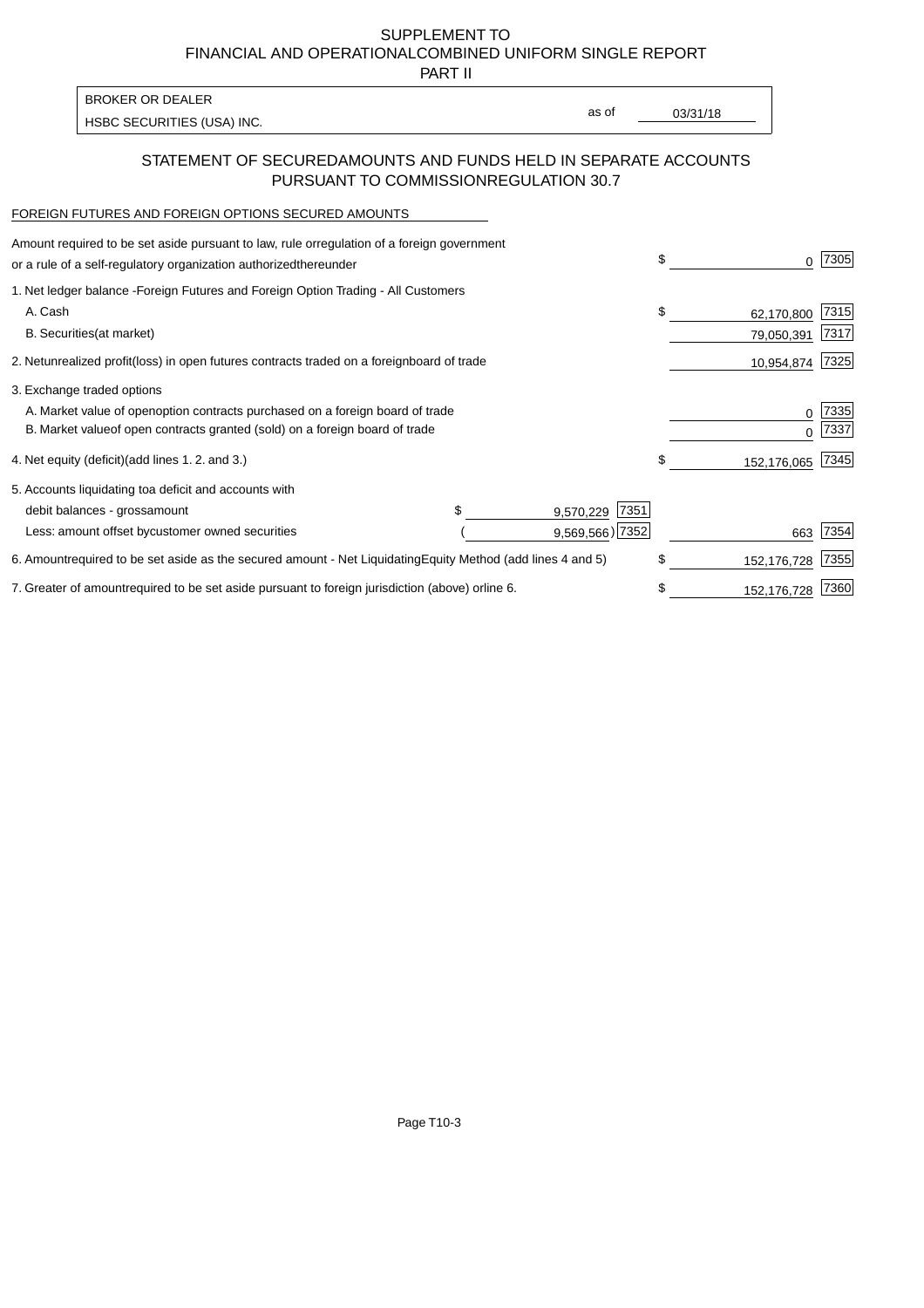PART II

| as of<br>03/31/18<br>HSBC SECURITIES (USA) INC.<br>STATEMENT OF SECURED AMOUNTS AND FUNDS HELD IN SEPARATE<br><b>ACCOUNTS</b><br>PURSUANT TO COMMISSION REGULATION 30.7<br>FUNDS DEPOSITED IN SEPARATE REGULATION 30.7 ACCOUNTS<br>1. Cash in banks<br>\$<br>A. Banks located in the United States<br>85,301,543 7500<br>B. Other banks qualified under Regulation 30.7<br>7510<br>$0$  7520  \$<br>85,301,543 7530<br>Name(s):<br><b>HARRIS TRUST</b><br>2. Securities<br>\$<br>A. In safekeeping with banks located in the United States<br>32,041,712 7540<br>B. In safekeeping with other banks qualified under Regulation<br>30.7<br>7550<br>$0$ 7560<br>32,041,712 7570<br>Name(s):<br><b>HARRIS TRUST</b><br>3. Equities with registered futures commission merchants<br>A. Cash<br>\$<br>$0$ 7580<br><b>B.</b> Securities<br>7590<br>0<br>C. Unrealized gain (loss) on open futures contracts<br>7600<br>0<br>$0$ 7610<br>D. Value of long option contracts<br>$0)$ 7615<br>0 7620<br>E. Value of short option contracts<br>4. Amounts held by clearing organizations of foreign boards of<br>trade<br>Name(s):<br>7630<br>\$<br>A. Cash<br>7640<br>7650<br><b>B.</b> Securities<br>7660<br>C. Amount due to (from) clearing organizations - daily<br>variation<br>D. Value of long option contracts<br>7670<br>) 7675<br>7680<br>E. Value of short option contracts<br>5. Amounts held by members of foreign boards of trade<br>Name(s):<br>7690<br>\$<br>20,185,264 7700<br>A. Cash<br><b>B.</b> Securities<br>47,008,678 7710<br>C. Unrealized gain (loss) on open futures contracts<br>10,954,874 7720<br>D. Value of long option contracts<br>$0$  7730<br>$_0$ ) 7735<br>E. Value of short option contracts<br>78,148,816 7740<br>6. Amounts with other depositories designated by a foreign<br>board of trade<br>7750<br>0 7760<br>Name(s):<br>7. Segregated funds on hand (describe:<br>0 7765<br>\$<br>195,492,071 7770<br>8. Total funds in separate section 30.7 accounts<br>9. Excess (deficiency) set Aside Funds for Secured Amount (subtract Line 7 Secured<br>Statement page T10-3 from Line 8)<br>43,315,343 7380<br>\$<br>10. Management Target Amount for Excess funds in separate section 30.7 accounts<br>25,000,000 7780<br>11. Excess (deficiency) funds in separate 30.7 accounts over (under) Management Target | <b>BROKER OR DEALER</b> |  |                       |
|--------------------------------------------------------------------------------------------------------------------------------------------------------------------------------------------------------------------------------------------------------------------------------------------------------------------------------------------------------------------------------------------------------------------------------------------------------------------------------------------------------------------------------------------------------------------------------------------------------------------------------------------------------------------------------------------------------------------------------------------------------------------------------------------------------------------------------------------------------------------------------------------------------------------------------------------------------------------------------------------------------------------------------------------------------------------------------------------------------------------------------------------------------------------------------------------------------------------------------------------------------------------------------------------------------------------------------------------------------------------------------------------------------------------------------------------------------------------------------------------------------------------------------------------------------------------------------------------------------------------------------------------------------------------------------------------------------------------------------------------------------------------------------------------------------------------------------------------------------------------------------------------------------------------------------------------------------------------------------------------------------------------------------------------------------------------------------------------------------------------------------------------------------------------------------------------------------------------------------------------------------------------------------------------------------------------------------------------------|-------------------------|--|-----------------------|
|                                                                                                                                                                                                                                                                                                                                                                                                                                                                                                                                                                                                                                                                                                                                                                                                                                                                                                                                                                                                                                                                                                                                                                                                                                                                                                                                                                                                                                                                                                                                                                                                                                                                                                                                                                                                                                                                                                                                                                                                                                                                                                                                                                                                                                                                                                                                                  |                         |  |                       |
|                                                                                                                                                                                                                                                                                                                                                                                                                                                                                                                                                                                                                                                                                                                                                                                                                                                                                                                                                                                                                                                                                                                                                                                                                                                                                                                                                                                                                                                                                                                                                                                                                                                                                                                                                                                                                                                                                                                                                                                                                                                                                                                                                                                                                                                                                                                                                  |                         |  |                       |
|                                                                                                                                                                                                                                                                                                                                                                                                                                                                                                                                                                                                                                                                                                                                                                                                                                                                                                                                                                                                                                                                                                                                                                                                                                                                                                                                                                                                                                                                                                                                                                                                                                                                                                                                                                                                                                                                                                                                                                                                                                                                                                                                                                                                                                                                                                                                                  |                         |  |                       |
|                                                                                                                                                                                                                                                                                                                                                                                                                                                                                                                                                                                                                                                                                                                                                                                                                                                                                                                                                                                                                                                                                                                                                                                                                                                                                                                                                                                                                                                                                                                                                                                                                                                                                                                                                                                                                                                                                                                                                                                                                                                                                                                                                                                                                                                                                                                                                  |                         |  |                       |
|                                                                                                                                                                                                                                                                                                                                                                                                                                                                                                                                                                                                                                                                                                                                                                                                                                                                                                                                                                                                                                                                                                                                                                                                                                                                                                                                                                                                                                                                                                                                                                                                                                                                                                                                                                                                                                                                                                                                                                                                                                                                                                                                                                                                                                                                                                                                                  |                         |  |                       |
|                                                                                                                                                                                                                                                                                                                                                                                                                                                                                                                                                                                                                                                                                                                                                                                                                                                                                                                                                                                                                                                                                                                                                                                                                                                                                                                                                                                                                                                                                                                                                                                                                                                                                                                                                                                                                                                                                                                                                                                                                                                                                                                                                                                                                                                                                                                                                  |                         |  |                       |
|                                                                                                                                                                                                                                                                                                                                                                                                                                                                                                                                                                                                                                                                                                                                                                                                                                                                                                                                                                                                                                                                                                                                                                                                                                                                                                                                                                                                                                                                                                                                                                                                                                                                                                                                                                                                                                                                                                                                                                                                                                                                                                                                                                                                                                                                                                                                                  |                         |  |                       |
|                                                                                                                                                                                                                                                                                                                                                                                                                                                                                                                                                                                                                                                                                                                                                                                                                                                                                                                                                                                                                                                                                                                                                                                                                                                                                                                                                                                                                                                                                                                                                                                                                                                                                                                                                                                                                                                                                                                                                                                                                                                                                                                                                                                                                                                                                                                                                  |                         |  |                       |
|                                                                                                                                                                                                                                                                                                                                                                                                                                                                                                                                                                                                                                                                                                                                                                                                                                                                                                                                                                                                                                                                                                                                                                                                                                                                                                                                                                                                                                                                                                                                                                                                                                                                                                                                                                                                                                                                                                                                                                                                                                                                                                                                                                                                                                                                                                                                                  |                         |  |                       |
|                                                                                                                                                                                                                                                                                                                                                                                                                                                                                                                                                                                                                                                                                                                                                                                                                                                                                                                                                                                                                                                                                                                                                                                                                                                                                                                                                                                                                                                                                                                                                                                                                                                                                                                                                                                                                                                                                                                                                                                                                                                                                                                                                                                                                                                                                                                                                  |                         |  |                       |
|                                                                                                                                                                                                                                                                                                                                                                                                                                                                                                                                                                                                                                                                                                                                                                                                                                                                                                                                                                                                                                                                                                                                                                                                                                                                                                                                                                                                                                                                                                                                                                                                                                                                                                                                                                                                                                                                                                                                                                                                                                                                                                                                                                                                                                                                                                                                                  |                         |  |                       |
|                                                                                                                                                                                                                                                                                                                                                                                                                                                                                                                                                                                                                                                                                                                                                                                                                                                                                                                                                                                                                                                                                                                                                                                                                                                                                                                                                                                                                                                                                                                                                                                                                                                                                                                                                                                                                                                                                                                                                                                                                                                                                                                                                                                                                                                                                                                                                  |                         |  |                       |
|                                                                                                                                                                                                                                                                                                                                                                                                                                                                                                                                                                                                                                                                                                                                                                                                                                                                                                                                                                                                                                                                                                                                                                                                                                                                                                                                                                                                                                                                                                                                                                                                                                                                                                                                                                                                                                                                                                                                                                                                                                                                                                                                                                                                                                                                                                                                                  |                         |  |                       |
|                                                                                                                                                                                                                                                                                                                                                                                                                                                                                                                                                                                                                                                                                                                                                                                                                                                                                                                                                                                                                                                                                                                                                                                                                                                                                                                                                                                                                                                                                                                                                                                                                                                                                                                                                                                                                                                                                                                                                                                                                                                                                                                                                                                                                                                                                                                                                  |                         |  |                       |
|                                                                                                                                                                                                                                                                                                                                                                                                                                                                                                                                                                                                                                                                                                                                                                                                                                                                                                                                                                                                                                                                                                                                                                                                                                                                                                                                                                                                                                                                                                                                                                                                                                                                                                                                                                                                                                                                                                                                                                                                                                                                                                                                                                                                                                                                                                                                                  |                         |  |                       |
|                                                                                                                                                                                                                                                                                                                                                                                                                                                                                                                                                                                                                                                                                                                                                                                                                                                                                                                                                                                                                                                                                                                                                                                                                                                                                                                                                                                                                                                                                                                                                                                                                                                                                                                                                                                                                                                                                                                                                                                                                                                                                                                                                                                                                                                                                                                                                  |                         |  |                       |
|                                                                                                                                                                                                                                                                                                                                                                                                                                                                                                                                                                                                                                                                                                                                                                                                                                                                                                                                                                                                                                                                                                                                                                                                                                                                                                                                                                                                                                                                                                                                                                                                                                                                                                                                                                                                                                                                                                                                                                                                                                                                                                                                                                                                                                                                                                                                                  |                         |  |                       |
|                                                                                                                                                                                                                                                                                                                                                                                                                                                                                                                                                                                                                                                                                                                                                                                                                                                                                                                                                                                                                                                                                                                                                                                                                                                                                                                                                                                                                                                                                                                                                                                                                                                                                                                                                                                                                                                                                                                                                                                                                                                                                                                                                                                                                                                                                                                                                  |                         |  |                       |
|                                                                                                                                                                                                                                                                                                                                                                                                                                                                                                                                                                                                                                                                                                                                                                                                                                                                                                                                                                                                                                                                                                                                                                                                                                                                                                                                                                                                                                                                                                                                                                                                                                                                                                                                                                                                                                                                                                                                                                                                                                                                                                                                                                                                                                                                                                                                                  |                         |  |                       |
|                                                                                                                                                                                                                                                                                                                                                                                                                                                                                                                                                                                                                                                                                                                                                                                                                                                                                                                                                                                                                                                                                                                                                                                                                                                                                                                                                                                                                                                                                                                                                                                                                                                                                                                                                                                                                                                                                                                                                                                                                                                                                                                                                                                                                                                                                                                                                  |                         |  |                       |
|                                                                                                                                                                                                                                                                                                                                                                                                                                                                                                                                                                                                                                                                                                                                                                                                                                                                                                                                                                                                                                                                                                                                                                                                                                                                                                                                                                                                                                                                                                                                                                                                                                                                                                                                                                                                                                                                                                                                                                                                                                                                                                                                                                                                                                                                                                                                                  |                         |  |                       |
|                                                                                                                                                                                                                                                                                                                                                                                                                                                                                                                                                                                                                                                                                                                                                                                                                                                                                                                                                                                                                                                                                                                                                                                                                                                                                                                                                                                                                                                                                                                                                                                                                                                                                                                                                                                                                                                                                                                                                                                                                                                                                                                                                                                                                                                                                                                                                  |                         |  |                       |
|                                                                                                                                                                                                                                                                                                                                                                                                                                                                                                                                                                                                                                                                                                                                                                                                                                                                                                                                                                                                                                                                                                                                                                                                                                                                                                                                                                                                                                                                                                                                                                                                                                                                                                                                                                                                                                                                                                                                                                                                                                                                                                                                                                                                                                                                                                                                                  |                         |  |                       |
|                                                                                                                                                                                                                                                                                                                                                                                                                                                                                                                                                                                                                                                                                                                                                                                                                                                                                                                                                                                                                                                                                                                                                                                                                                                                                                                                                                                                                                                                                                                                                                                                                                                                                                                                                                                                                                                                                                                                                                                                                                                                                                                                                                                                                                                                                                                                                  |                         |  |                       |
|                                                                                                                                                                                                                                                                                                                                                                                                                                                                                                                                                                                                                                                                                                                                                                                                                                                                                                                                                                                                                                                                                                                                                                                                                                                                                                                                                                                                                                                                                                                                                                                                                                                                                                                                                                                                                                                                                                                                                                                                                                                                                                                                                                                                                                                                                                                                                  |                         |  |                       |
|                                                                                                                                                                                                                                                                                                                                                                                                                                                                                                                                                                                                                                                                                                                                                                                                                                                                                                                                                                                                                                                                                                                                                                                                                                                                                                                                                                                                                                                                                                                                                                                                                                                                                                                                                                                                                                                                                                                                                                                                                                                                                                                                                                                                                                                                                                                                                  |                         |  |                       |
|                                                                                                                                                                                                                                                                                                                                                                                                                                                                                                                                                                                                                                                                                                                                                                                                                                                                                                                                                                                                                                                                                                                                                                                                                                                                                                                                                                                                                                                                                                                                                                                                                                                                                                                                                                                                                                                                                                                                                                                                                                                                                                                                                                                                                                                                                                                                                  |                         |  |                       |
|                                                                                                                                                                                                                                                                                                                                                                                                                                                                                                                                                                                                                                                                                                                                                                                                                                                                                                                                                                                                                                                                                                                                                                                                                                                                                                                                                                                                                                                                                                                                                                                                                                                                                                                                                                                                                                                                                                                                                                                                                                                                                                                                                                                                                                                                                                                                                  |                         |  |                       |
|                                                                                                                                                                                                                                                                                                                                                                                                                                                                                                                                                                                                                                                                                                                                                                                                                                                                                                                                                                                                                                                                                                                                                                                                                                                                                                                                                                                                                                                                                                                                                                                                                                                                                                                                                                                                                                                                                                                                                                                                                                                                                                                                                                                                                                                                                                                                                  |                         |  |                       |
|                                                                                                                                                                                                                                                                                                                                                                                                                                                                                                                                                                                                                                                                                                                                                                                                                                                                                                                                                                                                                                                                                                                                                                                                                                                                                                                                                                                                                                                                                                                                                                                                                                                                                                                                                                                                                                                                                                                                                                                                                                                                                                                                                                                                                                                                                                                                                  |                         |  |                       |
|                                                                                                                                                                                                                                                                                                                                                                                                                                                                                                                                                                                                                                                                                                                                                                                                                                                                                                                                                                                                                                                                                                                                                                                                                                                                                                                                                                                                                                                                                                                                                                                                                                                                                                                                                                                                                                                                                                                                                                                                                                                                                                                                                                                                                                                                                                                                                  |                         |  |                       |
|                                                                                                                                                                                                                                                                                                                                                                                                                                                                                                                                                                                                                                                                                                                                                                                                                                                                                                                                                                                                                                                                                                                                                                                                                                                                                                                                                                                                                                                                                                                                                                                                                                                                                                                                                                                                                                                                                                                                                                                                                                                                                                                                                                                                                                                                                                                                                  |                         |  |                       |
|                                                                                                                                                                                                                                                                                                                                                                                                                                                                                                                                                                                                                                                                                                                                                                                                                                                                                                                                                                                                                                                                                                                                                                                                                                                                                                                                                                                                                                                                                                                                                                                                                                                                                                                                                                                                                                                                                                                                                                                                                                                                                                                                                                                                                                                                                                                                                  |                         |  |                       |
|                                                                                                                                                                                                                                                                                                                                                                                                                                                                                                                                                                                                                                                                                                                                                                                                                                                                                                                                                                                                                                                                                                                                                                                                                                                                                                                                                                                                                                                                                                                                                                                                                                                                                                                                                                                                                                                                                                                                                                                                                                                                                                                                                                                                                                                                                                                                                  |                         |  |                       |
|                                                                                                                                                                                                                                                                                                                                                                                                                                                                                                                                                                                                                                                                                                                                                                                                                                                                                                                                                                                                                                                                                                                                                                                                                                                                                                                                                                                                                                                                                                                                                                                                                                                                                                                                                                                                                                                                                                                                                                                                                                                                                                                                                                                                                                                                                                                                                  |                         |  |                       |
|                                                                                                                                                                                                                                                                                                                                                                                                                                                                                                                                                                                                                                                                                                                                                                                                                                                                                                                                                                                                                                                                                                                                                                                                                                                                                                                                                                                                                                                                                                                                                                                                                                                                                                                                                                                                                                                                                                                                                                                                                                                                                                                                                                                                                                                                                                                                                  |                         |  |                       |
|                                                                                                                                                                                                                                                                                                                                                                                                                                                                                                                                                                                                                                                                                                                                                                                                                                                                                                                                                                                                                                                                                                                                                                                                                                                                                                                                                                                                                                                                                                                                                                                                                                                                                                                                                                                                                                                                                                                                                                                                                                                                                                                                                                                                                                                                                                                                                  |                         |  |                       |
|                                                                                                                                                                                                                                                                                                                                                                                                                                                                                                                                                                                                                                                                                                                                                                                                                                                                                                                                                                                                                                                                                                                                                                                                                                                                                                                                                                                                                                                                                                                                                                                                                                                                                                                                                                                                                                                                                                                                                                                                                                                                                                                                                                                                                                                                                                                                                  |                         |  | \$<br>18,315,343 7785 |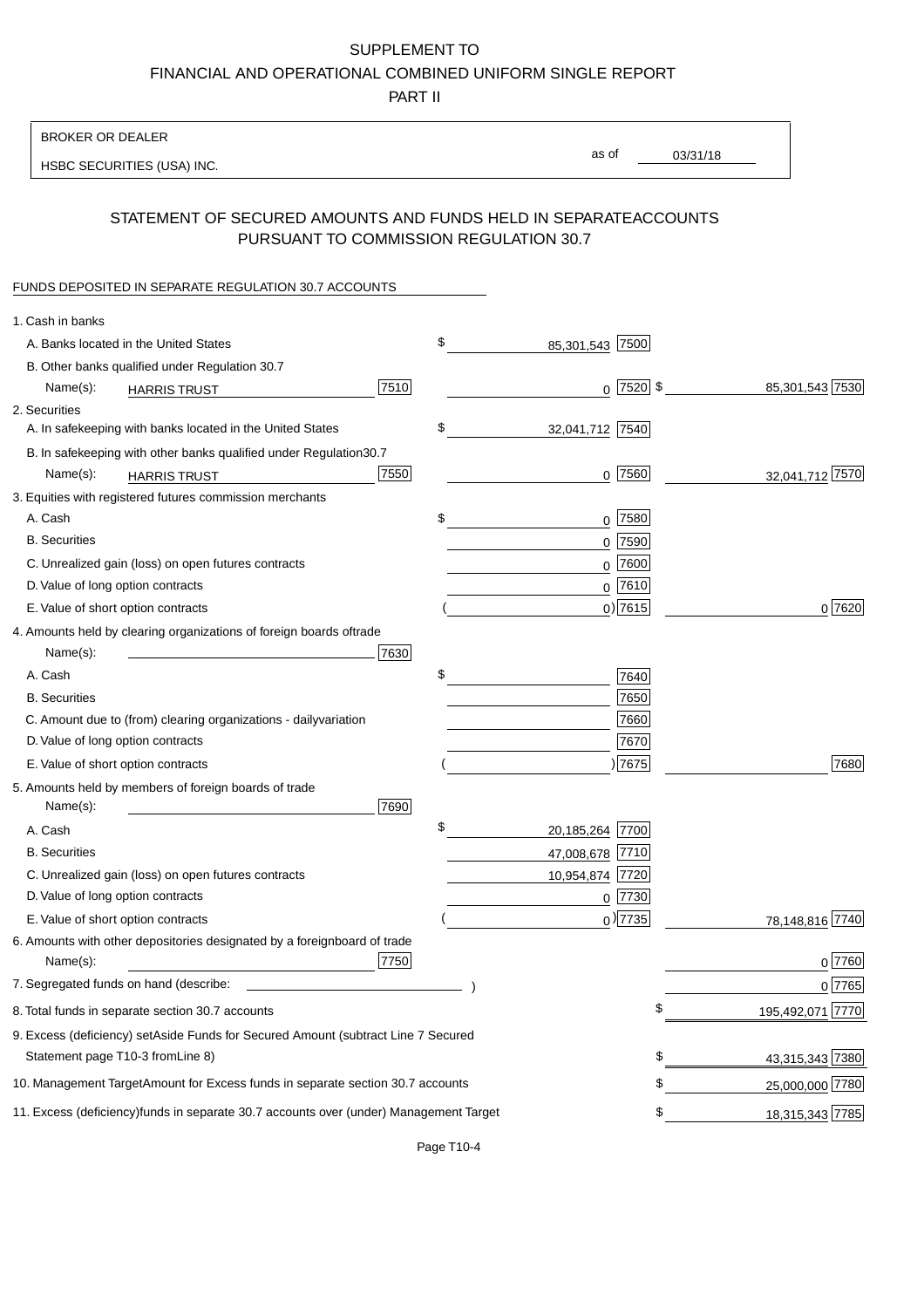PART II

HSBC SECURITIES (USA) INC. The state of the state of the state of the state of the state of the state of the state of the state of the state of the state of the state of the state of the state of the state of the state of BROKER OR DEALER

as of

#### STATEMENT OF CLEARED SWAPS CUSTOMER SEGREGATION REQUIREMENTS AND FUNDS IN CLEARED SWAPS CUSTOMER ACCOUNTS UNDER 4D(F) OF THE CEA

| <b>Cleared Swaps Customer Requirements</b>                                                                  |    |                     |
|-------------------------------------------------------------------------------------------------------------|----|---------------------|
| 1. Net ledger balance                                                                                       |    |                     |
| A. Cash                                                                                                     | \$ | 8500<br>471,676,877 |
| B. Securities (at market)                                                                                   |    | 426,376,399 8510    |
| 2. Net unrealized profit (loss) in open cleared swaps                                                       |    | 52,308,556 8520     |
| 3. Cleared swaps options                                                                                    |    |                     |
| A. Market value of open cleared swaps option contracts purchased                                            |    | 0   8530            |
| B. Market value of open cleared swaps option contracts granted (sold)                                       |    | $0)$ 8540           |
| 4. Net equity (deficit) (add lines 1, 2, and 3)                                                             | \$ | 950,361,832 8550    |
| 5. Accounts liquidating to a deficit and accounts with                                                      |    |                     |
| 9,052,097 8560<br>debit balances - gross amount<br>\$                                                       |    |                     |
| 9,052,097) 8570<br>Less: amount offset by customer owned securities                                         |    | 0 8580              |
| 6. Amount required to be segregated for cleared swaps customers (add lines 4 and 5)                         | \$ | 950,361,832 8590    |
| Funds in Cleared Swaps Customer Segregated Accounts                                                         |    |                     |
| 7. Deposited in cleared swaps customer segregated accounts at banks                                         |    |                     |
| A. Cash                                                                                                     | \$ | 33,043,375 8600     |
| B. Securities representing investments of cleared swaps customers' funds (at market)                        |    | $0^{8610}$          |
| C. Securities held for particular cleared swaps customers in lieu of cash (at market)                       |    | 16,141,908 8620     |
| 8. Margins on deposit with derivatives clearing organizations in cleared swaps customer segregated accounts |    |                     |
| A. Cash                                                                                                     |    | 637,107,292 8630    |
| B. Securities representing investments of cleared swaps customers' funds (at market)                        |    | 8640<br>0           |
| C. Securities<br>held for particular cleared swaps customers in lieu of cash (at market)                    |    | 410,234,492 8650    |
| 9. Net settlement from (to) derivatives clearing organizations                                              |    | $(13,478,210)$ 8660 |
| 10. Cleared swaps options                                                                                   |    |                     |
| A. Value of open cleared swaps long option contracts                                                        |    | $0^{8670}$          |
| B. Value of open cleared swaps short option contracts                                                       |    | $0)$ 8680           |
| 11. Net equities with other FCMs                                                                            |    |                     |
| A. Net liquidating equity                                                                                   |    | $0^{8690}$          |
| B. Securities representing investments of cleared swaps customers' funds (at market)                        |    | $0 \; 8700$         |
| C. Securities held for particular cleared swaps customers in lieu of cash (at market)                       |    | 0 8710              |
| 12. Cleared swaps customer funds on hand (describe:                                                         |    | $0 \;  8715 $       |
| 13. Total amount in cleared swaps customer segregation (add lines 7 through 12)                             | S  | 1,083,048,857 8720  |
| 14. Excess (deficiency) funds in cleared swaps customer segregation (subtract line 6 from line 13)          |    | 132,687,025 8730    |
| 15. Management Target Amount for Excess funds in cleared swaps segregated accounts                          | \$ | 95,000,000 8760     |
| 16. Excess<br>(deficiency) funds in cleared swaps customer segregated accounts over                         |    |                     |
| <b>Management Target Excess</b><br>(under)                                                                  | \$ | 37,687,025 8770     |